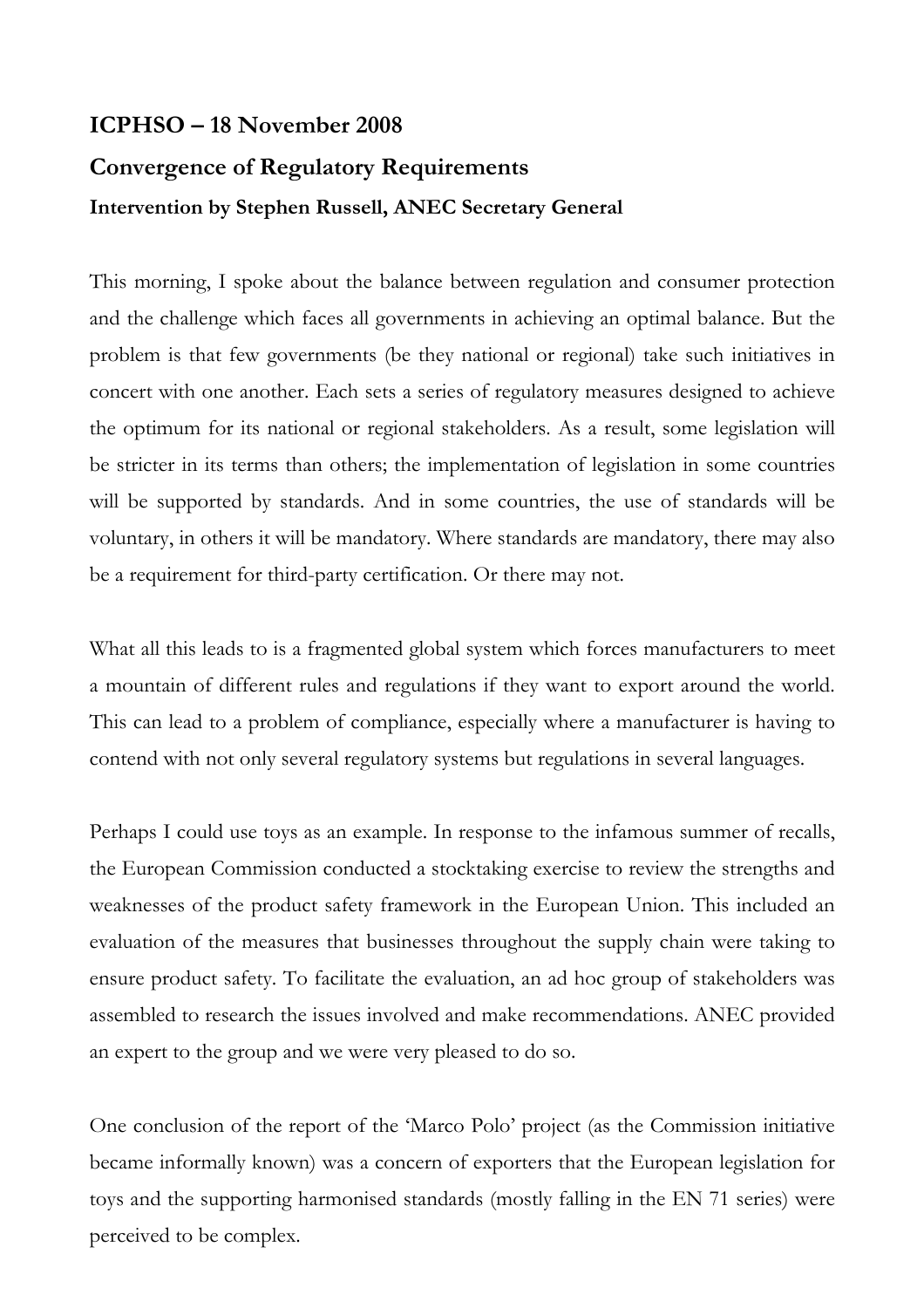Furthermore, the European system for toy safety is only one of several followed around the world. The Consumer Product Safety Improvement Act of 2008 in the United States has made use of the ASTM standard for toys, ASTM F963, compulsory. Moreover, all toys on the US market will need to have a third-party certification of compliance to the ASTM standard. Major toy markets such as Australia, Brazil, Canada, China, and Japan all have their own regulations and standards. Indeed, I understand that the International Council of Toy Industries has listed fifteen different sets of regulations and standards being in force around the world.

The message is simple.

The more regulations and standards there are, the more likely it is that a product will not be compliant with the regulations or standards in one or more markets. And if a product is not compliant, then it will not offer the level of protection the consumer expects or deserves to benefit from.

Of course, standardisation does take place at international level in ISO and IEC. There is even an ISO standard on toy safety, ISO 8124. Some of the 15 regulatory systems I mentioned a moment ago even reference ISO 8124, albeit with other national standards.

The problem is that the ISO standard does not have a global relevance despite being an international standard. It does not respond adequately to the needs of the leading global markets for toys. Hence it is not properly recognised and it is not used as it should be.

I do not want to enter the age-old argument about whether the national implementation of ISO standards should be mandatory in the same way as European Standards. But I do believe the lack of compulsion to adopt ISO 8124 has affected its market relevance. If the ISO standard does not meet the needs of a particular country then that country can simply ignore it and maintain (or even introduce) its own national standards.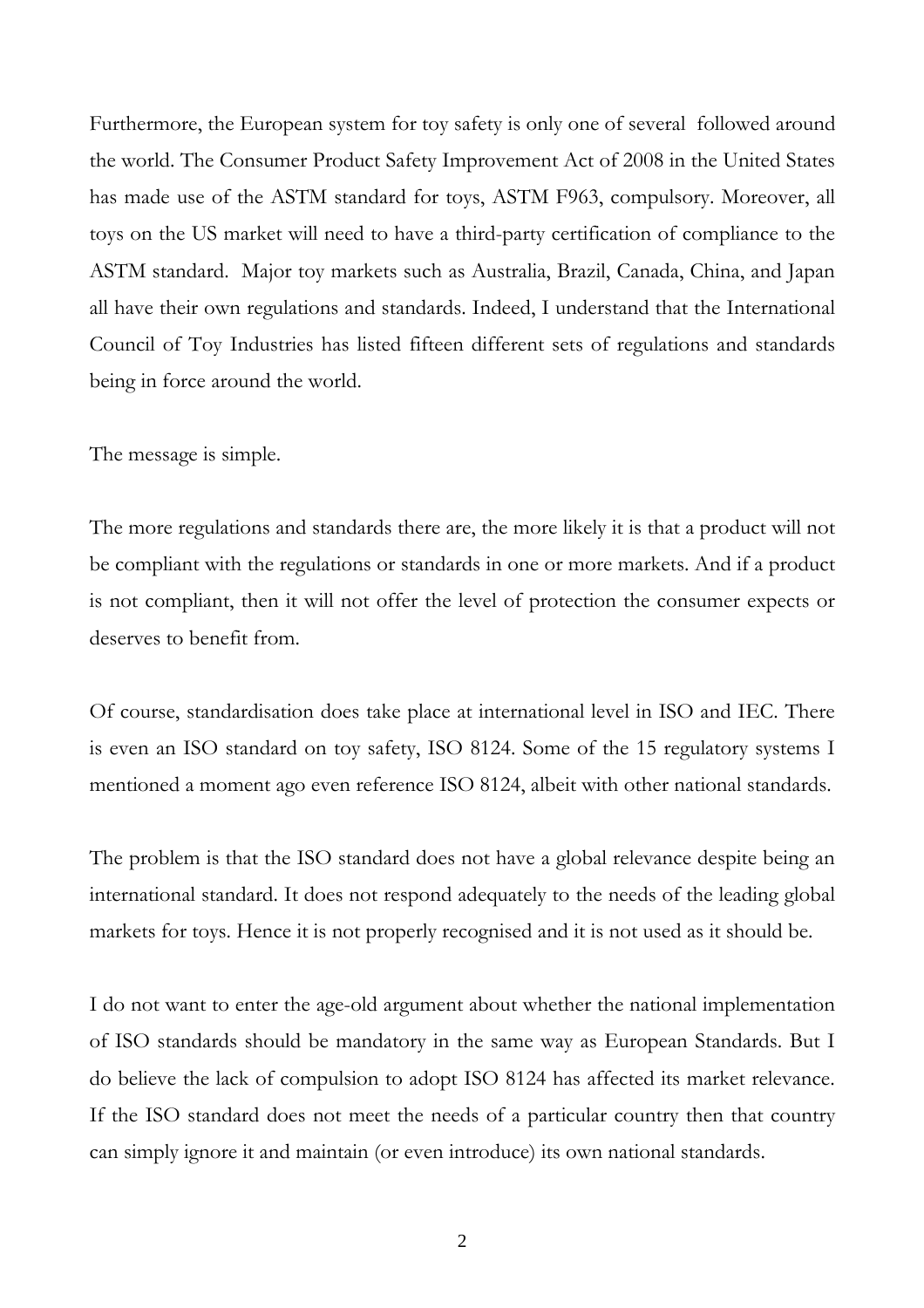ISO 8124 is now being revised but my experts doubt whether the revision will improve its international recognition.

Despite this difficult background, the ANEC Board decided ANEC should play a role in facilitating a potential streamlining of the international framework for toys. In August 2008, the Board agreed a research project to examine the legislative environments for toys in the European Union (both taking into account the existing Toy Safety Directive and its proposed revision) and in several other major markets for toys; including the US, China and Japan. The study will assess the modifications that need to be made to the international standards for toys in order to achieve both the highest level of compliance possible and the highest level of consumer protection practicable. We trust the results of the study – which we hope to be available in mid-2009 – we help to reinvigorate debate on a globally-relevant toy standard.

You may think such a study has been conducted before. If it has, we in Europe are not aware of it. And why hasn't it be done before? Well, standardisation may not be a sexy subject but it is political. And there are competing definitions of what a international standard can be, certainly in Europe and the United States.

Although international standardisation has the main role to play in helping to achieve a global convergence of regulatory requirements, European standardisation can make a important contribution. Once again, it is easiest to use an example.

Within Europe, we have a major series of harmonized European Standards on the safety of household electrical appliances, the EN 60335 standards. These standards cover all of the electrical items commonly found in the home – from refrigerators and freezers to ovens, dishwashers, vacuum cleaners and so on. The problem for us consumers was that each standard featured a limitation or exclusion clause. The effect of this clause was to omit certain categories of people form the safety provisions of products manufactured in accordance with the standard UNLESS they operated it under supervision.